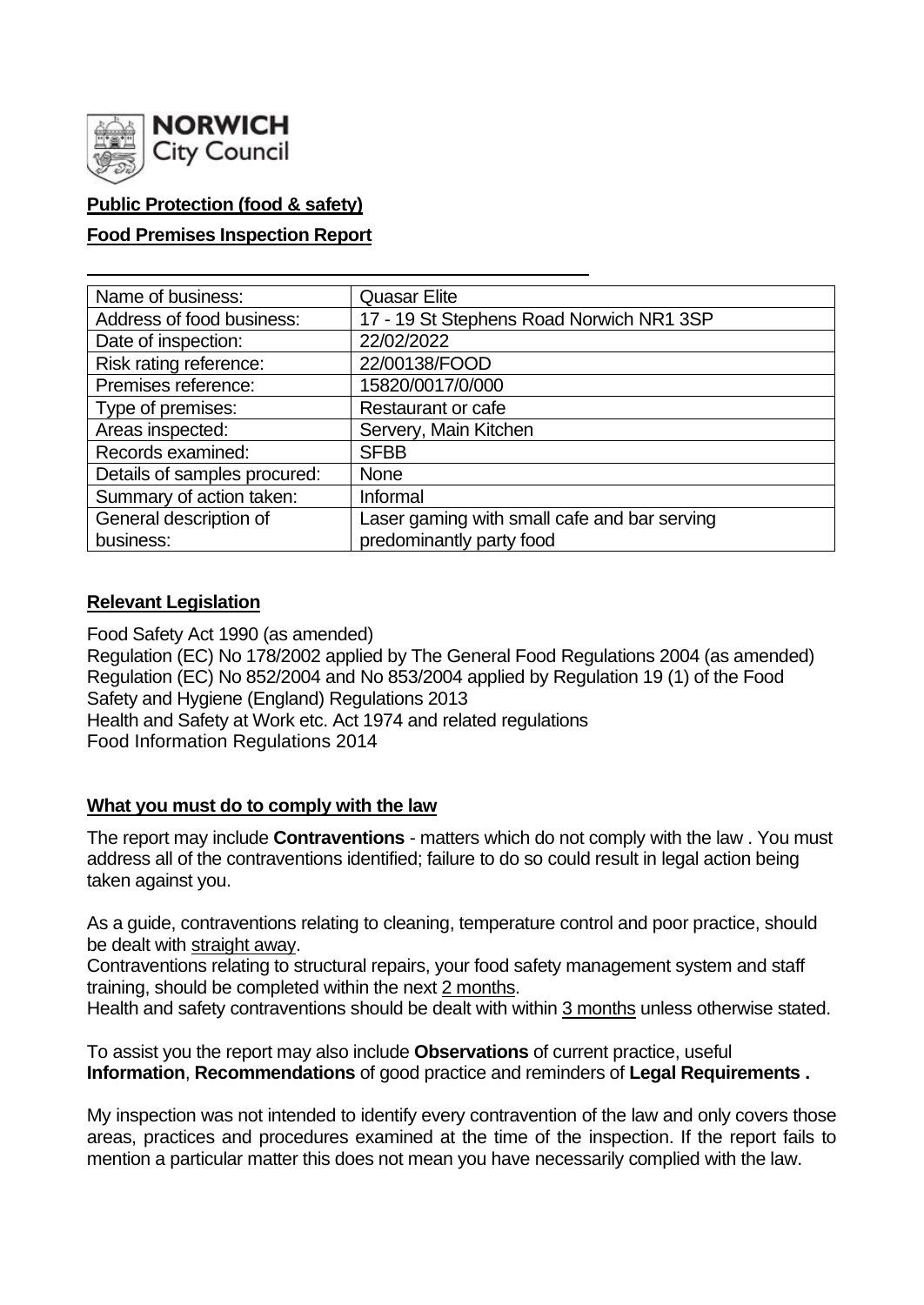# **FOOD SAFETY**

### **How we calculate your Food Hygiene Rating:**

The food safety section has been divided into the three areas which you are scored against for the hygiene rating: 1. food hygiene and safety procedures, 2. structural requirements and 3. confidence in management/control procedures. Each section begins with a summary of what was observed and the score you have been given. Details of how these scores combine to produce your overall food hygiene rating are shown in the table.

| <b>Compliance Area</b>                     |          |    |           | <b>You Score</b> |           |    |           |    |      |  |  |
|--------------------------------------------|----------|----|-----------|------------------|-----------|----|-----------|----|------|--|--|
| <b>Food Hygiene and Safety</b>             |          |    |           | 0                | 5         | 10 | 15        | 20 | 25   |  |  |
| <b>Structure and Cleaning</b>              |          |    |           | $\Omega$         | 5.        | 10 | 15        | 20 | 25   |  |  |
| Confidence in management & control systems |          |    |           | $\overline{0}$   | 5.        | 10 | 15        | 20 | 30   |  |  |
|                                            |          |    |           |                  |           |    |           |    |      |  |  |
| <b>Your Total score</b>                    | $0 - 15$ | 20 | $25 - 30$ |                  | $35 - 40$ |    | $45 - 50$ |    | > 50 |  |  |
| <b>Your Worst score</b>                    | 5        | 10 | 10        |                  | 15        |    | 20        |    |      |  |  |
|                                            |          |    |           |                  |           |    |           |    |      |  |  |
| <b>Your Rating is</b>                      | 5        | 4  |           | 3                | 2         |    |           |    | 0    |  |  |

Your Food Hygiene Rating is 2 - improvement is necessary



# **1. Food Hygiene and Safety**

Food hygiene standards are high. You demonstrated a very good standard of compliance with legal requirements. You have safe food handling practices and procedures and all the necessary control measures to prevent cross-contamination are in place. Some minor contraventions require your attention. **(Score 5)**

# Contamination risks

**Observation** I was pleased to see you were able to demonstrate effective controls to prevent cross-contamination.

#### Hand-washing

**Contravention** The following indicated that hand-washing was not suitably managed::

- there was no hot water to the wash hand basin
- the wash hand basin is not being used as the hot tap cannot be turned at all. You were using a bowl filled up from sink, and had been doing so for some period of time without remedying the problem.

**Legal Requirement** Wash hand basins must be provided with hot and cold running water and suitable drainage; soap and a hygienic way to dry hands.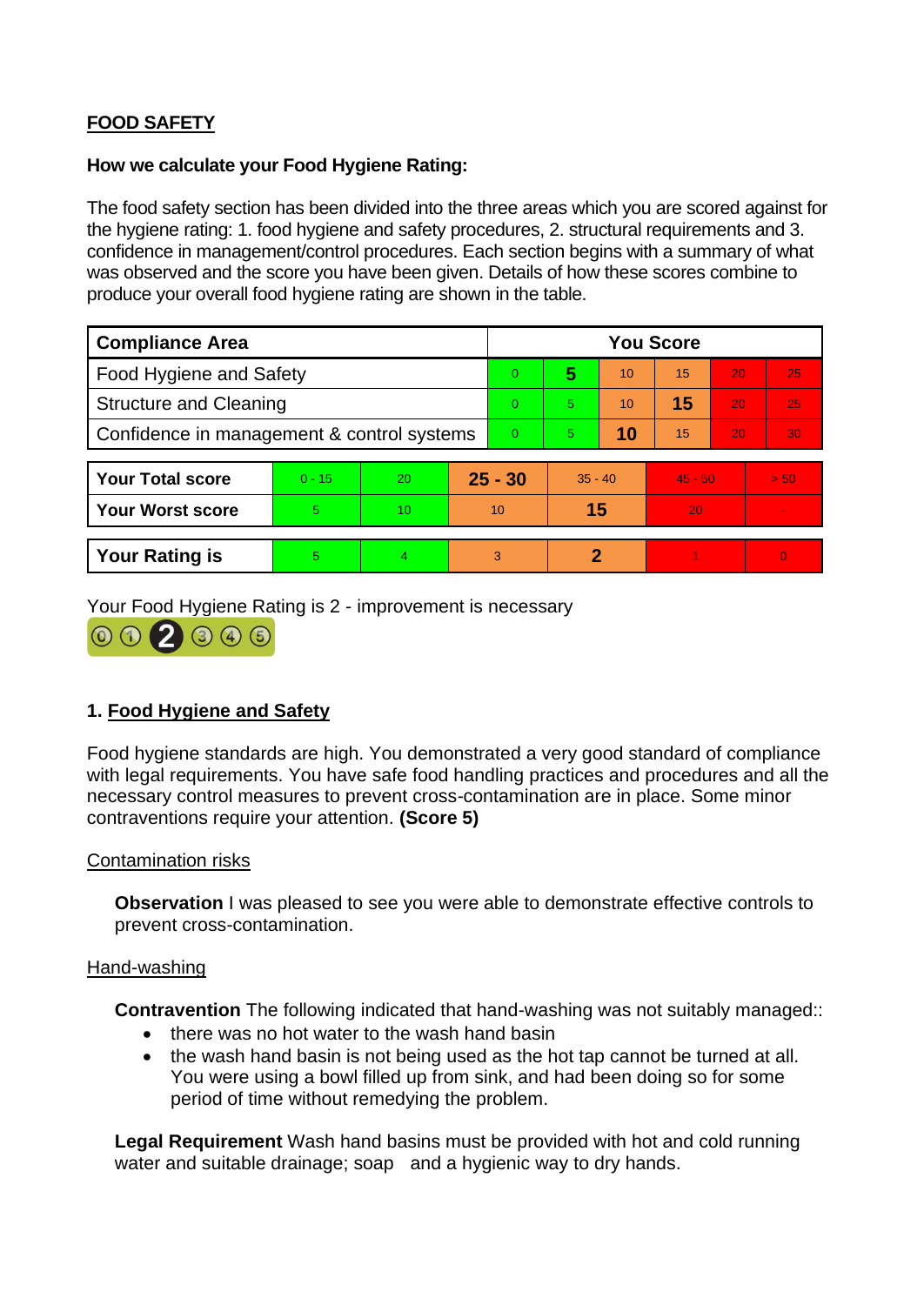**Information** Proper hand-washing is essential to prevent cross-contamination of E.coli 0157 and other harmful bacteria onto food and food contact surfaces. Hand-washing should include the following steps:

- wet hands before applying soap
- good hand rubbing technique
- rinsing of hands
- hygienic drying

#### Personal Hygiene

**Contravention** The following are examples of poor personal hygiene or where it was made difficult for food handlers to maintain sufficiently high standards of personal cleanliness::

- staff were not using the wash-hand basin regularly
- staff were not wearing any/suitable protective clothing when preparing food

**Legal Requirement** You must ensure that any member of staff that you know or suspect has (or is a carrier of) a food-borne disease or infection (including vomiting, diarrhoea, skin infection, sores and open wounds) is excluded from working in any food handling area until they have been symptom free for 48 hours or until medical clearance has been obtained.

**Legal Requirement** All persons in food handling areas must wear suitable, clean, and where appropriate protective clothing.

#### Temperature Control

**Guidance** It is essential to know that your probe thermometer is working properly. If the reading is outside these ranges you should replace your probe or return it to the manufacturer to be calibrated. A simple way to check a digital probe is to put it in iced water and boiling water:

- The readings in iced water should be between -1 °C and 1°C.
- The readings in boiling water should be between 99°C and 101°C.

**Guidance** You cannot rely on taking chilled food temperatures by reading the temperature display. You need an independent method that is clearly related to the actual food temperature.

**Recommendation** In addition to the visual checks you undertake, use a probe thermometer to check the core temperature of cooked and reheated foods. The temperature should reach 75°C for 30 seconds or an equivalent time/temperature combination (e.g. 80°C for 10 seconds).

**Observation** Your SFBB pack indicates you probe to check cook temperatures, although the food involves no raw meat. You do not have a probe.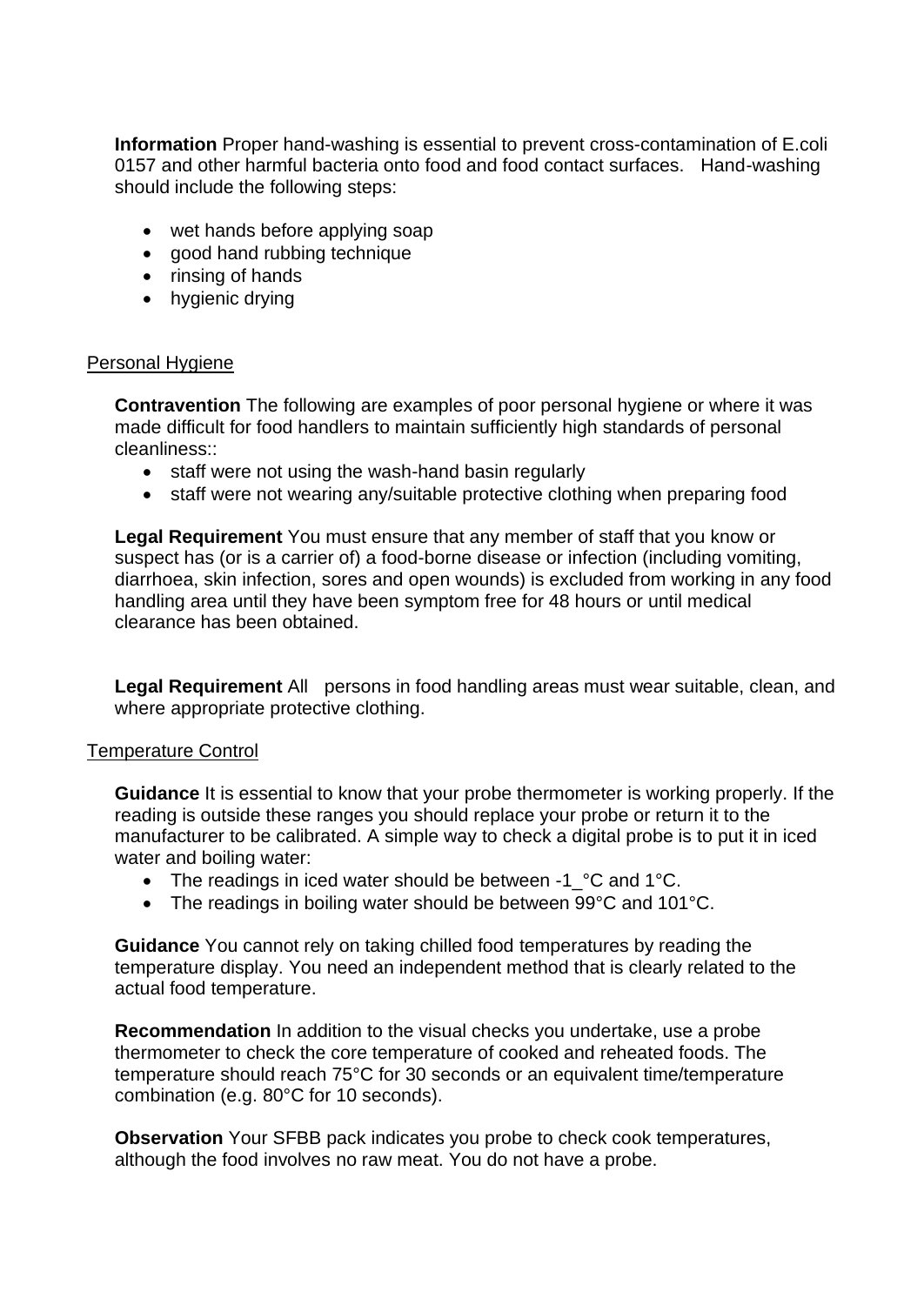### Unfit food

**Information** High risk items bear a use by date. You must not sell, use or intend to sell such items and should ensure you have checks in place to remove these from use.

**Recommendation** You should have a system to identify when open or prepared foods need to be used by or discarded, to ensure the food is fit for consumption. I recommend you apply labels which give a date that is 2 days after the day of production e.g. if food is opened on Monday it should be used by the end of Wednesday (an exception is rice which should not be kept longer than 24 hours)

#### Poor Practices

**Guidance** It is permitted to sell food after its BEST BEFORE date, but becomes an offence if it is not of the nature, substance or quality demanded by the consumer. You must check the food and make sure your customers are aware that it is past the BEST BEFORE date.

### **2. Structure and Cleaning**

The structure facilities and standard of cleaning and maintenance are less than satisfactory and you are failing to comply with the law in many respects. Contraventions require your immediate attention as some are critical to food safety. We may revisit your business and if standards have not improved take formal enforcement action. **(Score 15)**

#### Cleaning of Structure

**Observation** The kitchen had been well maintained and the standard of cleaning was good.

#### Cleaning Chemicals / Materials / Equipment and Methods

**Information** You must ensure that the sanitiser that you use is effective against bacteria. Ensure that any sanitiser used meets the following standards BS EN 1276:1997 and 13697:2001.

**Observation** I was pleased to see that the premises was kept clean and that your cleaning materials, methods and equipment were able to minimise the spread of harmful bacteria between surfaces.

#### **Maintenance**

**Observation** You are maintaining the premises in good condition.

#### Facilities and Structural provision

**Observation** it is recommended that a dishwasher be provided.

 **Contravention** The lack of adequate wash hand basin facilities near to the Kitchen-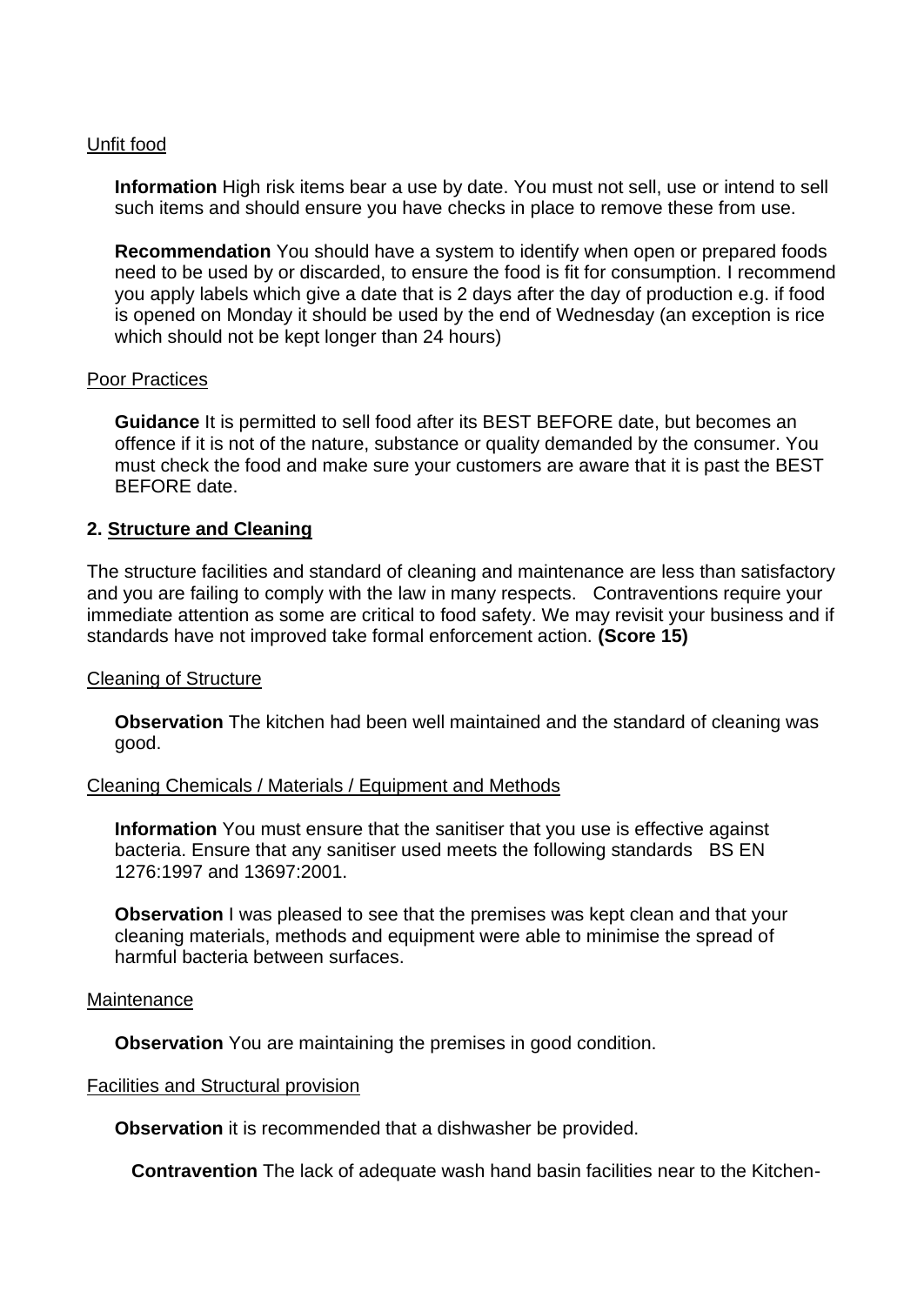has led to the poor score in this area. Pest Control

**Observation** I was pleased to see that the premises was proofed against the entry of pests and that pest control procedures were in place.

**Observation** It is recommended that an Electric Fly Killer be provided.

# **3. Confidence in Management**

There are generally satisfactory food safety controls in place although there is evidence of some non-compliance with the law. The contraventions require your attention; although not critical to food safety they may become so if not addressed. **(Score 10)**

### Type of Food Safety Management System Required

**Observation** Your SFBB/food safety management system was in place and working well. I was confident you had effective control over hazards to food.

**Observation** You were date labelling perishable foods appropriately and could demonstrate effective control over food spoilage organisms.

### #Food Hazard Identification and Control

**Contravention** The following pre-requisites have not been met and this means that your food safety management system will be ineffective::

- staff hygiene is inadequate
- services and facilities are inadequate
- staff training is inadequate

# Proving Your Arrangements are Working Well

**Contravention** You are not working to the following safe methods in your SFBB pack::

- Ensure the same labelling system for stock rotation is used by all staff.And that this is specified within SFBB.
- As SFBB says you use a probe to monitor temperatures, you should do so.
- Review SFBB to ensure it is an accurate reflection of the way you operate now.

# **Traceability**

**Observation** Your records were such that food could easily be traced back to its supplier.

# Waste Food and other Refuse